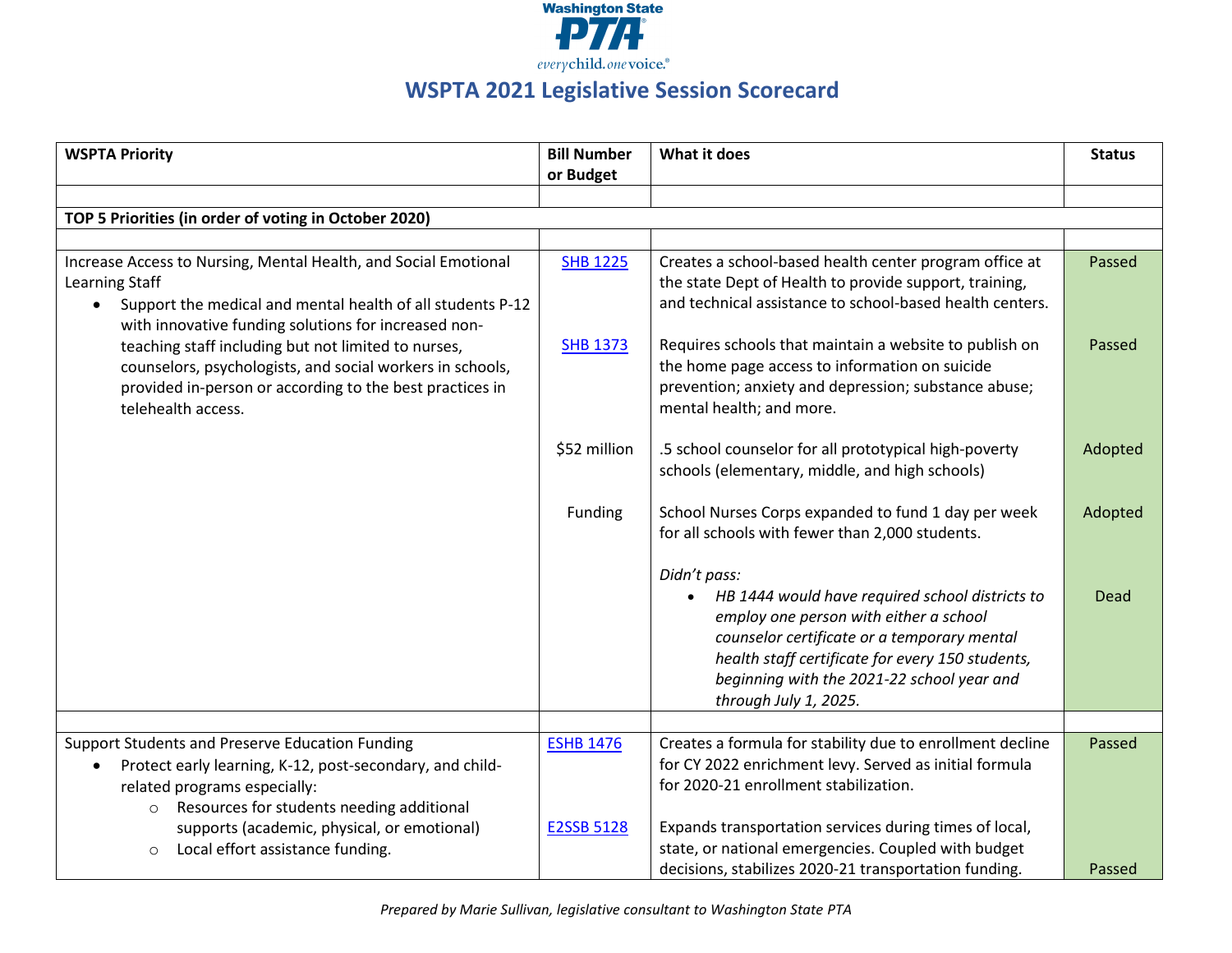| <b>WSPTA Priority</b>                                                                                                                                                                                                                                                                                                                                                                                                                                                                                                                  | <b>Bill Number</b>                                                        | What it does                                                                                                                                                                                                                                                                                                                                                                                                                                                                                                                                                           | <b>Status</b>                        |
|----------------------------------------------------------------------------------------------------------------------------------------------------------------------------------------------------------------------------------------------------------------------------------------------------------------------------------------------------------------------------------------------------------------------------------------------------------------------------------------------------------------------------------------|---------------------------------------------------------------------------|------------------------------------------------------------------------------------------------------------------------------------------------------------------------------------------------------------------------------------------------------------------------------------------------------------------------------------------------------------------------------------------------------------------------------------------------------------------------------------------------------------------------------------------------------------------------|--------------------------------------|
|                                                                                                                                                                                                                                                                                                                                                                                                                                                                                                                                        | or Budget                                                                 |                                                                                                                                                                                                                                                                                                                                                                                                                                                                                                                                                                        |                                      |
| Authorize flexibility within transportation and categorical<br>allocations to allow districts to meet students' needs,<br>retroactive to March 1, 2020, through August 31, 2022.<br>Address the state budget deficit without creating or<br>$\bullet$<br>increasing funding inequities:                                                                                                                                                                                                                                                | <b>SHB 1208</b>                                                           | Improves flexibility of LAP funding, starting immediately;<br>requires districts to use the Washington Integrated<br>Student Support Protocol starting with the 2025-26 SY.                                                                                                                                                                                                                                                                                                                                                                                            | Passed                               |
| o With progressive, sufficient, sustainable, and<br>equitable revenue sources                                                                                                                                                                                                                                                                                                                                                                                                                                                          | <b>ESHB 1368</b>                                                          | Authorized federal funding of CARES and CRSSA funding.                                                                                                                                                                                                                                                                                                                                                                                                                                                                                                                 |                                      |
| Avoid mid-year budget cuts and/or redistribution<br>of existing education funds.<br>Allocation of new state or federal funding to support:<br>Students who receive special education services or<br>$\circ$<br>are furthest from educational justice<br>Meals for children and youth facing food<br>$\circ$<br>insecurity<br>COVID-19-related childcare and school-age-<br>$\circ$<br>student care needs<br>Social and emotional health of students and staff.<br>$\circ$                                                              | <b>ESSB 5096</b><br><b>E2SSB 5237</b><br><b>EHB 1342</b><br>\$309 million | Imposes a 7% fee on capital gains of \$250,000 or more.<br>Exemptions include the sale of a home or business.<br>The Fair Start for Kids Act is a comprehensive approach<br>to early learning and childcare; includes increasing rates<br>for providers; adds 500 ECEAP slots in FY22 and 750 slots<br>in FY23 (total of 15,912 slots at end of biennium); moves<br>ECEAP entitlement to the 2026-27 SY (FY27).<br>Eliminates lunch co-pays for students in grades K-12 who<br>qualify for reduced-price lunch.<br>Combination of state and federal funds for learning | Passed<br>Passed<br>Passed<br>Passed |
|                                                                                                                                                                                                                                                                                                                                                                                                                                                                                                                                        |                                                                           | recovery, educational technology, and stabilization for<br>public schools.                                                                                                                                                                                                                                                                                                                                                                                                                                                                                             | Adopted                              |
|                                                                                                                                                                                                                                                                                                                                                                                                                                                                                                                                        |                                                                           |                                                                                                                                                                                                                                                                                                                                                                                                                                                                                                                                                                        |                                      |
| Increase Educational Equity by Closing the Digital Divide<br>Appropriate technology:<br>$\bullet$<br>Robust, up-to-date, universal broadband<br>$\circ$<br>infrastructure<br>Affordable broadband internet service<br>$\circ$<br>Developmentally appropriate internet-enabled<br>$\circ$<br>devices.<br>Effective engagement in online learning:<br>District-wide consistency in learning platforms<br>$\circ$<br>Professional development for educational staff<br>$\circ$<br>including social emotional learning, equity, and social | <b>E2SHB 1365</b>                                                         | Requires OSPI to develop and administer a technology<br>grant program to help schools attain a universal 1:1<br>student to learning device ratio and to support staff,<br>students, and families in using technology to support<br>student learning. Also requires each educational service<br>district (ESD) to provide technology consultation,<br>procurement, and training to local public schools and<br>school districts, the Washington Center for Deaf and<br>Hard of Hearing Youth, and the state School for the<br>Blind.                                    | Passed                               |
| justice in online environments<br>Leveraging community partnerships, especially those<br>$\circ$<br>that serve marginalized communities                                                                                                                                                                                                                                                                                                                                                                                                | <b>ESHB 1336</b>                                                          | Authorizes public utility districts, port districts, second-<br>class cities, towns, and counties to provide retail<br>broadband services. Also, allows a county, city, or town                                                                                                                                                                                                                                                                                                                                                                                        | Passed                               |

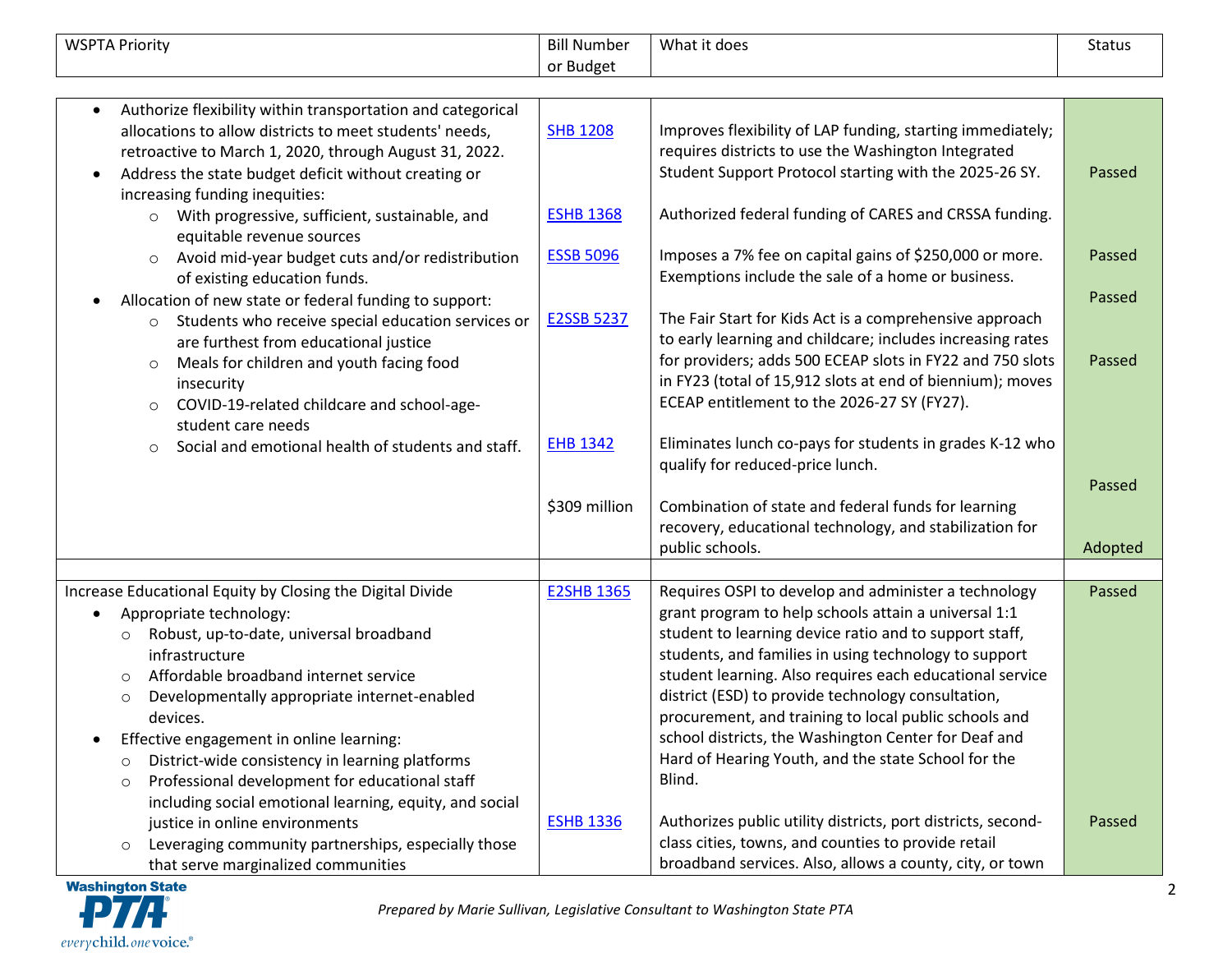| <b>WSPTA Priority</b>                                                                                                                                                                                                                                                                                          | <b>Bill Number</b>         | What it does                                                                                                                                                                                                                                                                                                                                                                                                                                                                                                                                                                                                           | <b>Status</b> |
|----------------------------------------------------------------------------------------------------------------------------------------------------------------------------------------------------------------------------------------------------------------------------------------------------------------|----------------------------|------------------------------------------------------------------------------------------------------------------------------------------------------------------------------------------------------------------------------------------------------------------------------------------------------------------------------------------------------------------------------------------------------------------------------------------------------------------------------------------------------------------------------------------------------------------------------------------------------------------------|---------------|
|                                                                                                                                                                                                                                                                                                                | or Budget                  |                                                                                                                                                                                                                                                                                                                                                                                                                                                                                                                                                                                                                        |               |
| Training and technical support for families and<br>$\circ$<br>caregivers, that are accessible and delivered in a<br>culturally competent context<br>Consideration for personal privacy issues and<br>$\circ$<br>adherence to data privacy laws<br>Identification of and support for sharing of best<br>$\circ$ |                            | planning under the Growth Management Act (GMA) to<br>receive financial assistance for a public works project<br>that increases access to broadband even if it has not<br>adopted a comprehensive plan, including a capital<br>facilities plan element, and development regulations as<br>required by the GMA.                                                                                                                                                                                                                                                                                                          |               |
| practices among districts.                                                                                                                                                                                                                                                                                     | 2SSB 5383<br>\$326 million | Creates conditions under which a public utility district<br>may provide wholesale services in broadband, and a<br>public utility district and port may provide retail services<br>in an unserved area. For the purposes of providing retail<br>broadband services, "unserved areas" means areas of<br>Washington in which households and businesses lack<br>access to broadband service of speeds at a minimum of<br>100 Mbps download and at a minimum 20 Mbps upload.<br>State Broadband Office (including \$5 million for<br>broadband equity and affordability grants: school<br>districts are eligible to apply). | Passed        |
|                                                                                                                                                                                                                                                                                                                |                            | Didn't pass:<br>2SHB 1263 would have created an infrastructure<br>program for rural counties, including broadband<br>grants, available to school districts.                                                                                                                                                                                                                                                                                                                                                                                                                                                            |               |
| Supports and Funding for Students with Disabilities and Their                                                                                                                                                                                                                                                  | <b>E2SHB 1365</b>          | With an objective of providing 1:1 devices for all                                                                                                                                                                                                                                                                                                                                                                                                                                                                                                                                                                     | Passed        |
| Families<br>Make resources, program services, parent education,<br>and training accessible including:                                                                                                                                                                                                          |                            | students, the bill also Includes references to<br>developmentally appropriate devices.                                                                                                                                                                                                                                                                                                                                                                                                                                                                                                                                 |               |
| Local resource centers<br>$\circ$<br>Implementation of a statewide online portal.<br>$\circ$<br>Ensure that a range of appropriate devices and<br>$\bullet$<br>assistive technology is available.<br>Provide access to multi-tiered systems of support                                                         | \$7 million                | Funding is provided in 2021-23 operating budget for<br>digital navigators, both at the nine ESDs across the state,<br>for the purpose of training and technology support, and<br>with a non-profit organization.                                                                                                                                                                                                                                                                                                                                                                                                       | Adopted       |
| (MTSS).<br>Remove barriers and increase flexibility within<br>categorical funds to meet the greatest needs.<br><b>Wachington State</b>                                                                                                                                                                         | \$175,000                  | Funding is provided to create a special education family<br>liaison position within OSPI.                                                                                                                                                                                                                                                                                                                                                                                                                                                                                                                              | Adopted       |

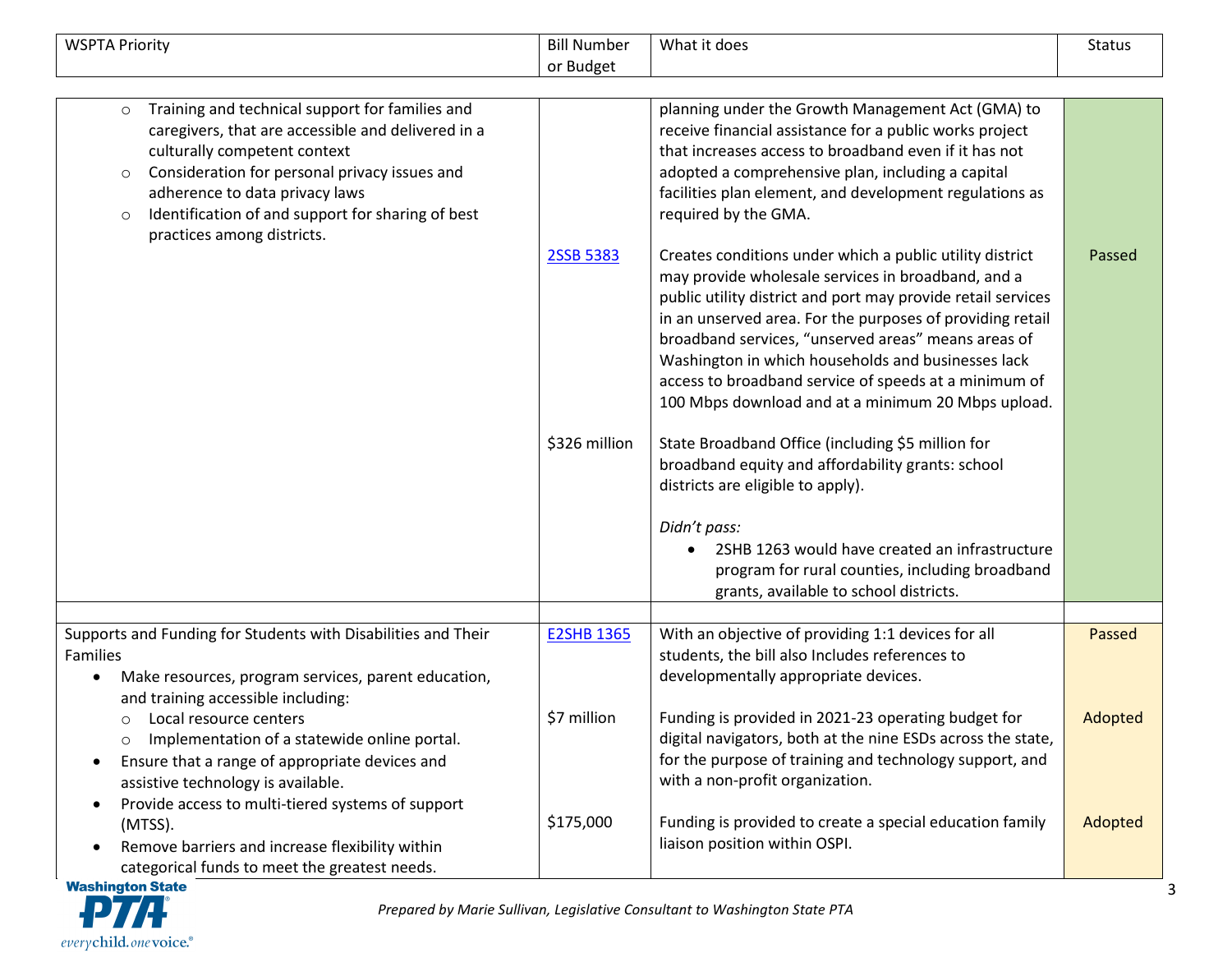| <b>WSPTA Priority</b>                                                                                                                                                                                                                                                                                                                                                                                                                                                                                                                                   | <b>Bill Number</b>                   | What it does                                                                                                                                                                                                                                                                                                                                                                                                                                                                                                                                                                                                                                                       | Status  |
|---------------------------------------------------------------------------------------------------------------------------------------------------------------------------------------------------------------------------------------------------------------------------------------------------------------------------------------------------------------------------------------------------------------------------------------------------------------------------------------------------------------------------------------------------------|--------------------------------------|--------------------------------------------------------------------------------------------------------------------------------------------------------------------------------------------------------------------------------------------------------------------------------------------------------------------------------------------------------------------------------------------------------------------------------------------------------------------------------------------------------------------------------------------------------------------------------------------------------------------------------------------------------------------|---------|
|                                                                                                                                                                                                                                                                                                                                                                                                                                                                                                                                                         | or Budget                            |                                                                                                                                                                                                                                                                                                                                                                                                                                                                                                                                                                                                                                                                    |         |
| Remove the 13.5% cap on funded enrollment for<br>$\bullet$<br>districts.<br>Fully fund and implement the federal government's<br>obligations under the Individuals with Disabilities<br>Education Act (IDEA).                                                                                                                                                                                                                                                                                                                                           | \$52.7 million                       | Federal funding is provided for IDEA from the American<br>Rescue Plan Act of 2021.<br>Didn't pass:<br>SSB 5376 would have required school districts to<br>$\bullet$<br>share information prior to the start of a school<br>year about the Governor's office of the<br><b>Education Ombuds.</b>                                                                                                                                                                                                                                                                                                                                                                     | Adopted |
| Prevent and Reduce Gun Violence and Suicide<br>Identify, address, and mitigate the disproportionate<br>impact on communities of color, LGBTQ+, and other<br>affected groups.<br>Fund community-based prevention strategies.<br>$\bullet$<br>Fund school mental health supports and a statewide<br>anonymous reporting system.<br>Encourage school districts to partner with gun safety<br>$\bullet$<br>experts to educate their communities and promote safe<br>firearm storage.<br>Prohibit the sale or transfer of military-style assault<br>weapons. | <b>E2SHB 1477</b>                    | Establishes the Statewide 988 Behavioral Health Crisis<br>Response Line Tax on phone lines to fund the crisis<br>hotline centers and response services; establishes the<br>Crisis Response Improvement Strategy Committee to<br>develop a comprehensive assessment of the behavioral<br>health crisis services system and a recommended vision<br>for an integrated crisis network throughout Washington;<br>and directs the Department of Health to designate crisis<br>hotline centers that meet standards related to<br>technology and the ability to identify and deploy<br>community crisis resources for persons experiencing a<br>behavioral health crisis. | Passed  |
|                                                                                                                                                                                                                                                                                                                                                                                                                                                                                                                                                         | \$2.4 million<br>for YES tip<br>line | 2021-23 operating budget includes funding for the<br>Attorney General's office to convene a group to develop<br>a tip line, and for the AGO to contract with a vendor to<br>operate the YES tip line.<br>Didn't pass:<br>HB 1134 would have allowed the Washington<br>State Patrol to destroy confiscated firearms.<br>HB 1229/SB 5217 would have put limits on the<br>possession, transfer, sales, etc. of assault<br>weapons.<br>2SHB 1354 would have created suicide review<br>teams to analyze why youth commit suicide,<br>including access to lethal means.                                                                                                  | Adopted |

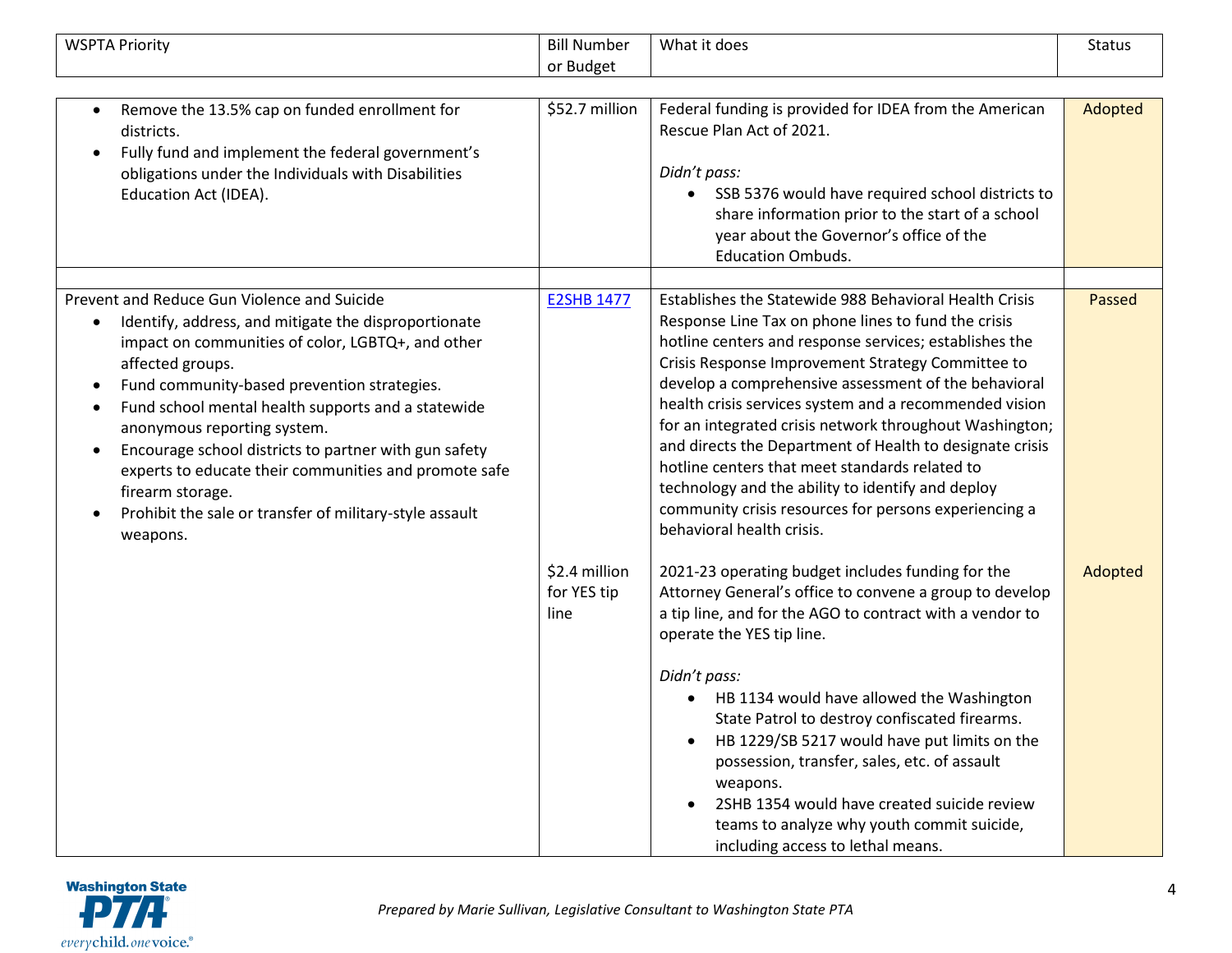| <b>WSPTA Priority</b>                                                                                                                                                                                                                                                                                                                                                                                                                                                                                                                                                                                                                                                                                    | <b>Bill Number</b><br>or Budget                          | What it does                                                                                                                                                                                                                                                                                                                                                                                                                                                                                                                                                                                                                                                                                                                                                                                                                                                                                     | <b>Status</b> |
|----------------------------------------------------------------------------------------------------------------------------------------------------------------------------------------------------------------------------------------------------------------------------------------------------------------------------------------------------------------------------------------------------------------------------------------------------------------------------------------------------------------------------------------------------------------------------------------------------------------------------------------------------------------------------------------------------------|----------------------------------------------------------|--------------------------------------------------------------------------------------------------------------------------------------------------------------------------------------------------------------------------------------------------------------------------------------------------------------------------------------------------------------------------------------------------------------------------------------------------------------------------------------------------------------------------------------------------------------------------------------------------------------------------------------------------------------------------------------------------------------------------------------------------------------------------------------------------------------------------------------------------------------------------------------------------|---------------|
| Also Supported Priorities (listed alphabetically)                                                                                                                                                                                                                                                                                                                                                                                                                                                                                                                                                                                                                                                        |                                                          | SSB 5078/HB 1164 would have set limits on<br>high-capacity magazines.                                                                                                                                                                                                                                                                                                                                                                                                                                                                                                                                                                                                                                                                                                                                                                                                                            |               |
| Equitable Identification and Services for Highly Capable Students<br>Achieve equitable representation in highly capable<br>(HiCap) programs via universal screening, including<br>students who are low-income, Black, Indigenous and<br>People of Color (BIPOC), highly mobile, ELL, and<br>students with disabilities; and expand OSPI reporting to<br>include all subgroups at the school district level.<br>Expand the identification and services for students who<br>qualify in one academic area (math/reading) to all<br>districts.<br>Ensure that HiCap curriculum and professional<br>development (academic and SEL) are provided to all<br>identified students and the staff that serves them. |                                                          | Didn't pass<br>HB 1404 would have modified school district<br>procedures related to the identification,<br>selection, and placement of students into<br>programs for highly capable students, among<br>other requirements.                                                                                                                                                                                                                                                                                                                                                                                                                                                                                                                                                                                                                                                                       | Didn't Pass   |
| Mitigating the Adverse Impacts of Climate Change<br>Adopt and enforce legislation that mitigates the effects<br>$\bullet$<br>of climate change.<br>Provide funding and technical assistance to<br>jurisdictions to develop and implement Strategic<br>Climate Action Plans (SCAP) that reduce school district,<br>community, and regional greenhouse gas emissions.<br>Equitably address adverse impacts to communities<br>disproportionately affected by climate change.<br>Acknowledge that climate change is a health crisis that<br>disproportionately and adversely impacts children and<br>youth.                                                                                                  | <b>E2SHB 1050</b><br><b>E3SHB 1091</b><br><b>HB 1287</b> | Authorizes the Department of Ecology to establish a<br>maximum global warming potential (GWP) threshold for<br>hydrofluorocarbons used in new stationary air<br>conditioning and stationary refrigeration, and directs<br>Ecology to establish a GWP threshold for new ice rinks.<br>Directs Ecology to adopt rules establishing a Clean Fuels<br>Program to limit the aggregate, overall greenhouse gas<br>emissions per unit of transportation fuel energy to 20<br>percent below 2017 levels by 2035. (low carbon fuels)<br>Requires the Washington State Department of<br>Transportation's Public/Private Partnership Office to<br>develop and maintain a publicly available mapping and<br>forecasting tool that provides locations and essential<br>information of charging and refueling infrastructure to<br>support forecasted levels of electric vehicle adoption,<br>travel, and use. | Passed        |

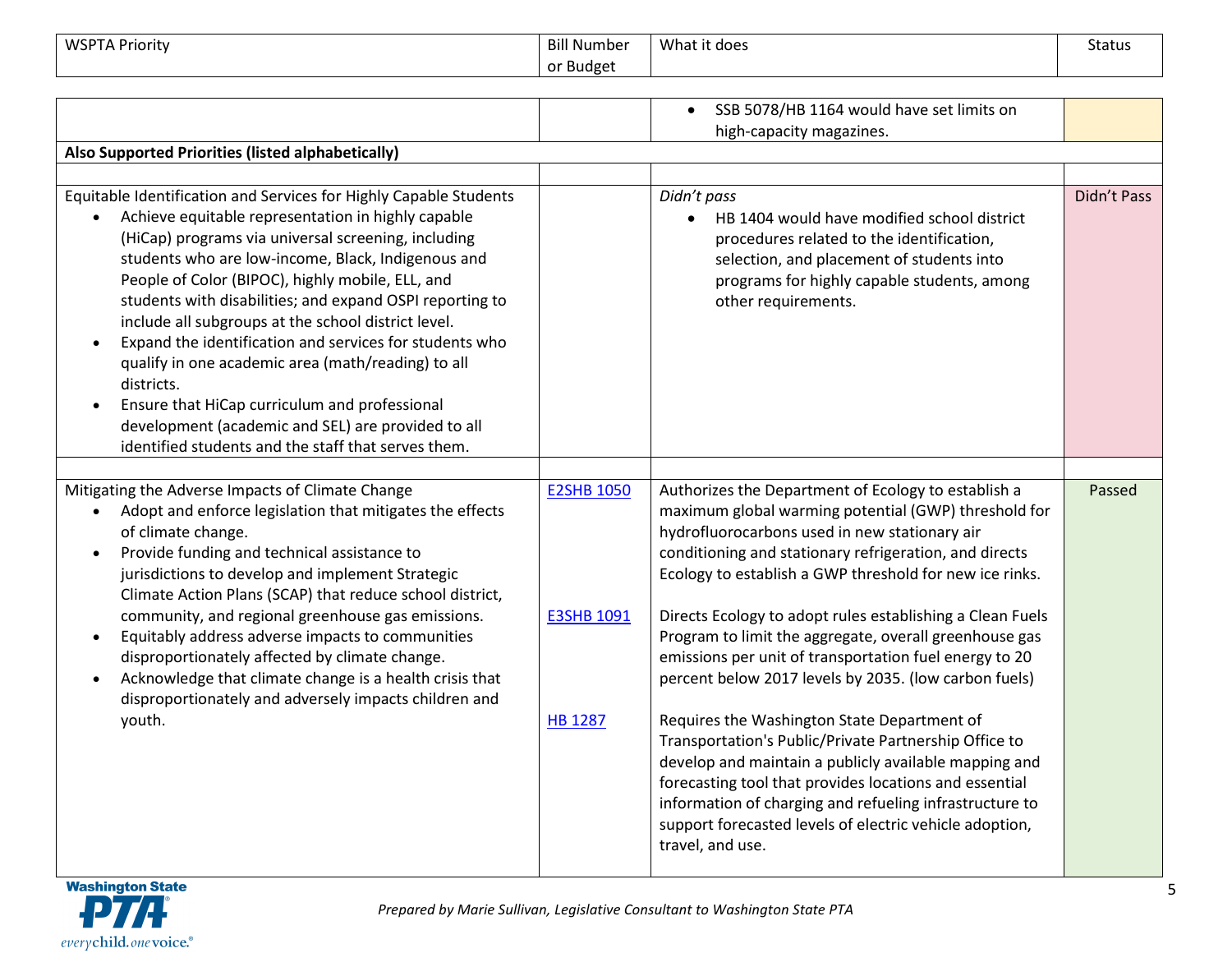| <b>WSPTA Priority</b>                                                                                                                                                                                                                                                                                                                                                                                                                                                                                                                          | <b>Bill Number</b> | What it does                                                                                                                                                                                                                                                                                                                                                                            | <b>Status</b> |
|------------------------------------------------------------------------------------------------------------------------------------------------------------------------------------------------------------------------------------------------------------------------------------------------------------------------------------------------------------------------------------------------------------------------------------------------------------------------------------------------------------------------------------------------|--------------------|-----------------------------------------------------------------------------------------------------------------------------------------------------------------------------------------------------------------------------------------------------------------------------------------------------------------------------------------------------------------------------------------|---------------|
|                                                                                                                                                                                                                                                                                                                                                                                                                                                                                                                                                | or Budget          |                                                                                                                                                                                                                                                                                                                                                                                         |               |
|                                                                                                                                                                                                                                                                                                                                                                                                                                                                                                                                                | <b>E2SSB 5126</b>  | Comprehensive Climate Commitment Act, cap and<br>invest program; the centerpiece of Governor Jay Inslee's<br>climate action agenda. Sets target of Greenhouse Gas<br>emissions to net zero by 2050; creates four investments<br>accounts. Bill report                                                                                                                                   |               |
|                                                                                                                                                                                                                                                                                                                                                                                                                                                                                                                                                | E2SSB 5141         | Requires the departments of Agriculture, Commerce,<br>Ecology, Health, Natural Resources, and Transportation<br>and the Puget Sound Partnership to apply and comply<br>with specified environmental justice requirements with<br>respect to agency activities, including a strategic plan<br>and community engagement strategy. Other agencies<br>are encouraged to comply. Bill report |               |
|                                                                                                                                                                                                                                                                                                                                                                                                                                                                                                                                                |                    |                                                                                                                                                                                                                                                                                                                                                                                         |               |
| Safe School Plans and Emergency Preparedness<br>Funding the regional school safety centers to provide<br>training and technical assistance for the development,<br>annual updating and implementation of<br>comprehensive safe school planning including<br>continued operations plans.<br>Providing resources to districts for emergency supplies<br>and equipment.<br>Verifying compliance of emergency planning<br>coordination between districts, local, and regional<br>emergency management, including first responders<br>and families. | \$40 million       | \$40 million for school seismic safety retrofit grants,<br>distributed by OSPI. (ESHB 1080, Sec. 5024)<br>Funding is increased to support 2.5 school safety center<br>staff. (funds are blended with other purposes)                                                                                                                                                                    |               |
| Other bills of interest to WSPTA membership                                                                                                                                                                                                                                                                                                                                                                                                                                                                                                    |                    |                                                                                                                                                                                                                                                                                                                                                                                         |               |
|                                                                                                                                                                                                                                                                                                                                                                                                                                                                                                                                                | <b>HB 1085</b>     | Requires school districts to create individual student<br>health plans for students with seizure disorders.                                                                                                                                                                                                                                                                             | Passed        |
|                                                                                                                                                                                                                                                                                                                                                                                                                                                                                                                                                | <b>ESHB 1113</b>   | Changes the requirements for districts to file truancy<br>petitions to no earlier than 7 unexcused absences in a<br>month and no later than 15 unexcused absences in a<br>school year (changed from 5 and 10, respectively).                                                                                                                                                            | Passed        |
|                                                                                                                                                                                                                                                                                                                                                                                                                                                                                                                                                |                    |                                                                                                                                                                                                                                                                                                                                                                                         | Passed        |

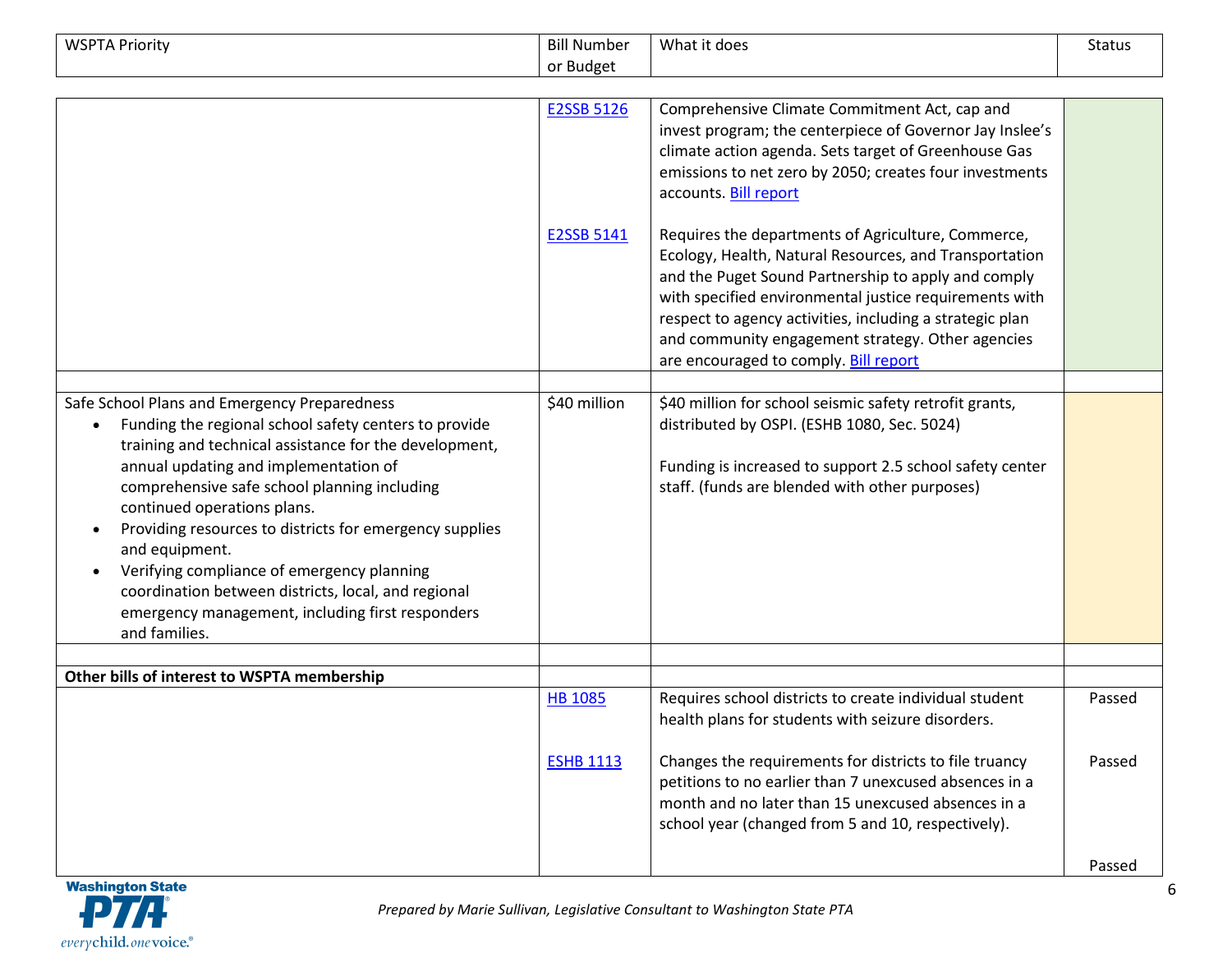| <b>WSPTA Priority</b>                                            | <b>Bill Number</b> | What it does                                                     | Status |
|------------------------------------------------------------------|--------------------|------------------------------------------------------------------|--------|
|                                                                  | or Budget          |                                                                  |        |
|                                                                  |                    |                                                                  |        |
|                                                                  | <b>ESHB 1273</b>   | Requires all public and private schools to offer, at no          |        |
|                                                                  |                    | charge, menstrual products in gender-neutral                     |        |
|                                                                  |                    | bathrooms and bathrooms for females in grades 6-12,              |        |
|                                                                  |                    | and in health rooms in schools with grades 3-5.                  |        |
|                                                                  | <b>E2SHB 1320</b>  | Updates laws concerning civil protection orders. Bill<br>report. | Passed |
|                                                                  | <b>SB 5030</b>     | Changes the way school counselors may be used in a               | Passed |
|                                                                  |                    | school and requires school districts to meet standards.          |        |
|                                                                  | <b>SSB 5249</b>    | Extends the work of the Mastery-Based Work Group and             | Passed |
|                                                                  |                    | requires the State Board of Education to deliver a               |        |
|                                                                  |                    | "profile of a high school graduate" by 12/15/21.                 |        |
|                                                                  |                    |                                                                  |        |
| Passed Legislation or Budget Related to Resolutions (2021)       |                    |                                                                  |        |
|                                                                  |                    |                                                                  |        |
| Improving Outcomes for Foster and Homeless Youth (Res. 2.20)     | <b>SHB 1166</b>    | Expands the pilot program from four to eight colleges to         | Passed |
|                                                                  |                    | assist students experiencing homelessness and to                 |        |
|                                                                  |                    | students who were in the foster care system when they            |        |
|                                                                  |                    | graduated from high school, through July 1, 2024.                |        |
|                                                                  | SB 5184            | Requires all schools to have a building point of contact         | Passed |
|                                                                  |                    | for students in foster care.                                     |        |
|                                                                  | \$12 million       | Federal funding is provided to identify children and             | Funded |
|                                                                  |                    | youth experiencing homelessness and to provide them              |        |
|                                                                  |                    | with wrap-around services and assistance to attend               |        |
|                                                                  |                    | school and participate fully in school activities.               |        |
|                                                                  |                    |                                                                  |        |
| Dismantling Institutional and Systemic Racism (Res. 2.26) - K-12 | <b>ESHB 1214</b>   | Requires new training and data collection for school             | Passed |
| Education focus, institutions of higher education                |                    | safety and security staff, including SROs; requires the          |        |
|                                                                  |                    | introduction of safety and security staff and an                 |        |
|                                                                  |                    | explanation of their roles and responsibilities, prior to        |        |
|                                                                  |                    | each school year.                                                |        |
|                                                                  |                    |                                                                  | Passed |
|                                                                  |                    |                                                                  |        |

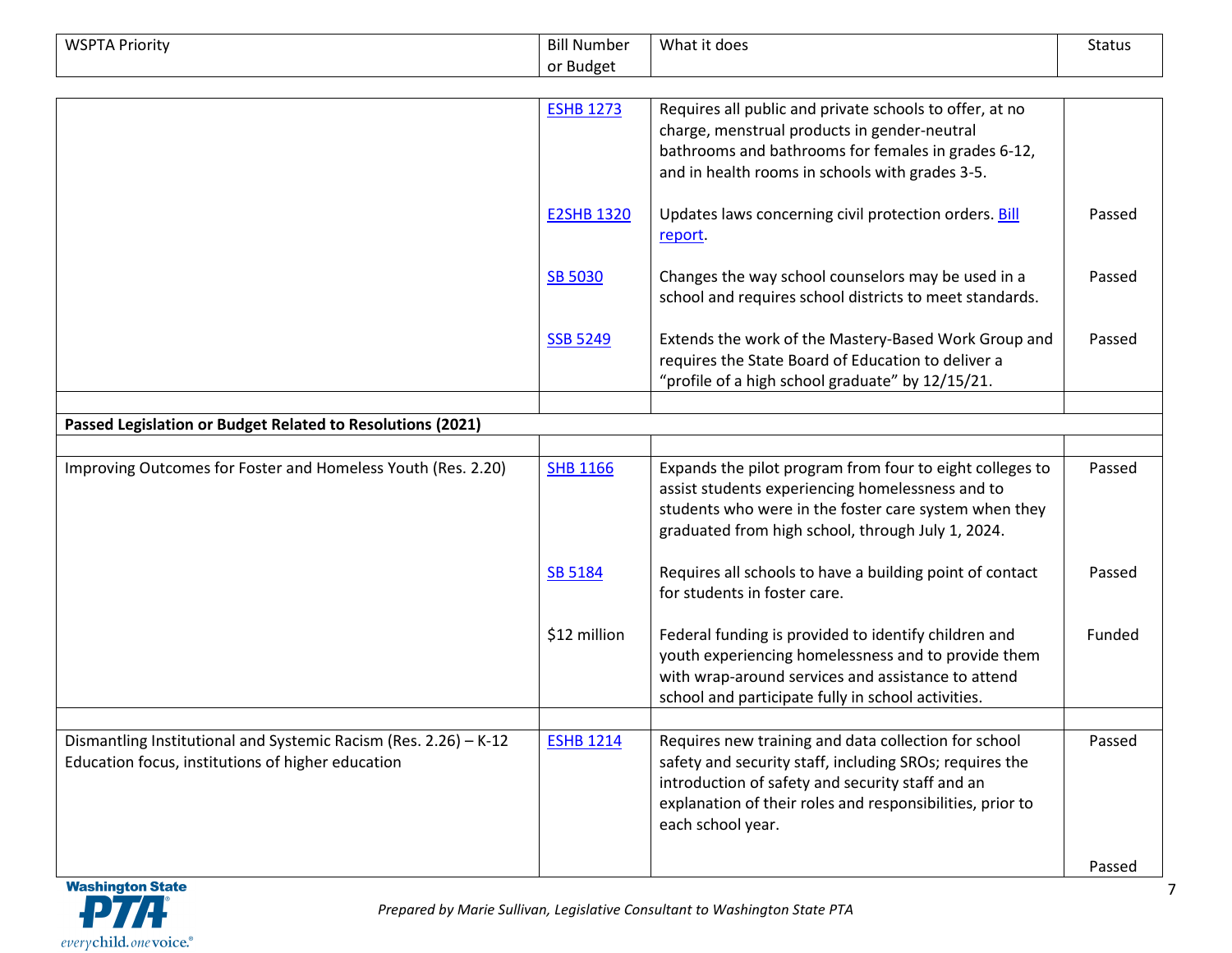| <b>WSPTA Priority</b>                                              | <b>Bill Number</b> | What it does                                                | <b>Status</b> |
|--------------------------------------------------------------------|--------------------|-------------------------------------------------------------|---------------|
|                                                                    | or Budget          |                                                             |               |
|                                                                    |                    |                                                             |               |
|                                                                    | <b>SHB 1356</b>    | Prohibits the inappropriate use of Native American          |               |
|                                                                    |                    | names, symbols, or images as public school mascots,         |               |
|                                                                    |                    | logos of team names. \$800,000 per fiscal year to help      |               |
|                                                                    |                    | districts comply with the changes.                          |               |
|                                                                    |                    |                                                             | Passed        |
|                                                                    | <b>ESHB 1426</b>   | Requires administrator and teacher training for renewal     |               |
|                                                                    |                    | of certificates to include 25% in cultural competency and   |               |
|                                                                    |                    | adds a requirement for teacher prep programs.               |               |
|                                                                    |                    |                                                             | Passed        |
|                                                                    | <b>ESSB 5044</b>   | Requires the updating of cultural competency standards,     |               |
|                                                                    |                    | and development of diversity, equity and inclusion          |               |
|                                                                    |                    | standards, as well as professional learning for all school  |               |
|                                                                    |                    | district staff, every other year, starting in 2021-22.      |               |
|                                                                    |                    |                                                             | Passed        |
|                                                                    | E2SSB 5194         | Requires, beginning in 2022, all community & technical      |               |
|                                                                    |                    | colleges to submit to the State Board of Community &        |               |
|                                                                    |                    | Technical Colleges strategic plans for achieving diversity, |               |
|                                                                    |                    | equity, and inclusion on their campuses                     |               |
|                                                                    |                    |                                                             | Adopted       |
|                                                                    | Proviso (Sec.      | 2021-23 operating budget includes a proviso to continue     |               |
|                                                                    | 501, Sub (3)       | the work of the Language Access Work Group, with            |               |
|                                                                    | (g)                | recommendations due Dec. 1, 2021.                           |               |
|                                                                    |                    |                                                             | Adopted       |
|                                                                    | Proviso (Sec.      | 2021-23 operating budget includes a proviso directing       |               |
|                                                                    | 501, Sub (3)       | OSPI to provide statewide coordination towards              |               |
|                                                                    | (o)                | multicultural, culturally responsive, and anti-racist       |               |
|                                                                    |                    | education to support academically, socially and             |               |
|                                                                    | Proviso (Sec.      | culturally literate learners.                               |               |
|                                                                    | 501, Sub (1)       |                                                             | Adopted       |
|                                                                    | (n)                | 2021-23 operating budget includes a proviso to develop      |               |
|                                                                    |                    | training on government-to-government consultation           |               |
|                                                                    |                    | between school districts and federally recognized tribes.   |               |
|                                                                    |                    |                                                             |               |
| Dismantling Institutional and Systemic Racism (Res. 2.26) - Police | <b>ESHB 1054</b>   | Establishes requirements for tactics and equipment used     | Passed        |
| accountability                                                     |                    | by peace officers.                                          |               |
|                                                                    |                    |                                                             |               |
|                                                                    |                    |                                                             | Passed        |

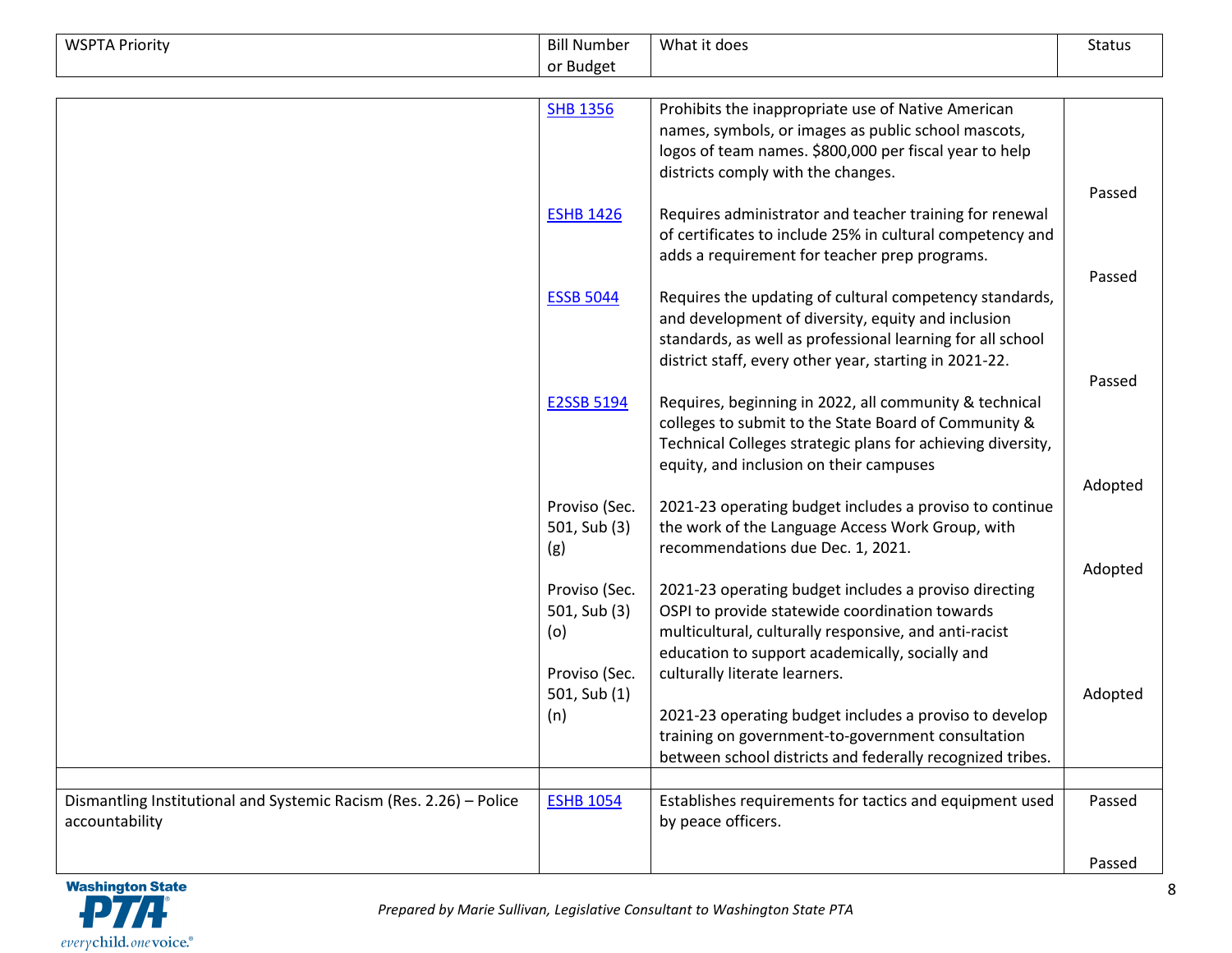| <b>WSPTA Priority</b>                                                  | <b>Bill Number</b> | What it does                                                                                 | <b>Status</b> |
|------------------------------------------------------------------------|--------------------|----------------------------------------------------------------------------------------------|---------------|
|                                                                        | or Budget          |                                                                                              |               |
|                                                                        |                    |                                                                                              |               |
|                                                                        | <b>ESHB 1267</b>   | Relates to the investigation of potential criminal conduct                                   |               |
|                                                                        |                    | arising from police use of force, including custodial                                        |               |
|                                                                        |                    | injuries, and other officer-involved incidents.                                              |               |
|                                                                        |                    |                                                                                              | Passed        |
|                                                                        | <b>E2SHB 1310</b>  | Relates to permissible uses of force by law enforcement<br>and correctional officers.        |               |
|                                                                        |                    |                                                                                              | Passed        |
|                                                                        | <b>E2SSB 5051</b>  | Relates to state oversight and accountability of peace<br>officers and corrections officers. |               |
|                                                                        |                    |                                                                                              | Passed        |
|                                                                        | <b>SSB 5066</b>    | Relates to a peace officer's duty to intervene.                                              |               |
|                                                                        |                    |                                                                                              | Passed        |
|                                                                        | <b>ESB 5135</b>    | Relates to unlawfully summoning a police officer.                                            |               |
|                                                                        |                    |                                                                                              | Passed        |
|                                                                        | <b>E2SSB 5259</b>  | Relates to law enforcement data collection.                                                  |               |
|                                                                        |                    |                                                                                              | Passed        |
|                                                                        | <b>ESSB 5353</b>   | Creates a partnership model that facilitates community                                       |               |
|                                                                        |                    | engagement with law enforcement.                                                             |               |
|                                                                        |                    |                                                                                              |               |
| Dismantling Institutional and Systemic Racism (Res. 2.26) -<br>General | <b>SHB 1016</b>    | Making Juneteenth a state holiday.                                                           | Passed        |
|                                                                        | <b>E2SHB 1335</b>  | Relates to review and property owner notification of                                         | Passed        |
|                                                                        |                    | recorded documents with unlawful racial restrictions.                                        |               |
|                                                                        |                    |                                                                                              |               |
|                                                                        |                    | Instructs the Joint Legislative Audit and Review                                             | Passed        |
|                                                                        | <b>ESSB 5405</b>   | Committee to perform racial equity analyses.                                                 |               |
|                                                                        |                    |                                                                                              |               |
| Mitigating Environmental Hazards and Contaminants in Schools           | <b>E2SHB 1139</b>  | Requires testing and remediation of lead in drinking                                         | Passed        |
| (Res. 11.25)                                                           |                    | water and sharing information regarding testing levels                                       |               |
|                                                                        |                    | that exceed 5 ppb with students, families and                                                |               |
|                                                                        |                    | community.                                                                                   |               |
|                                                                        |                    |                                                                                              |               |
|                                                                        | \$3.6 million      | Funding was included in the capital budget for fixture                                       | Adopted       |
|                                                                        |                    | remediation. Funding was also provided to DOH for                                            |               |
|                                                                        |                    | sampling and testing.                                                                        |               |
|                                                                        |                    |                                                                                              |               |

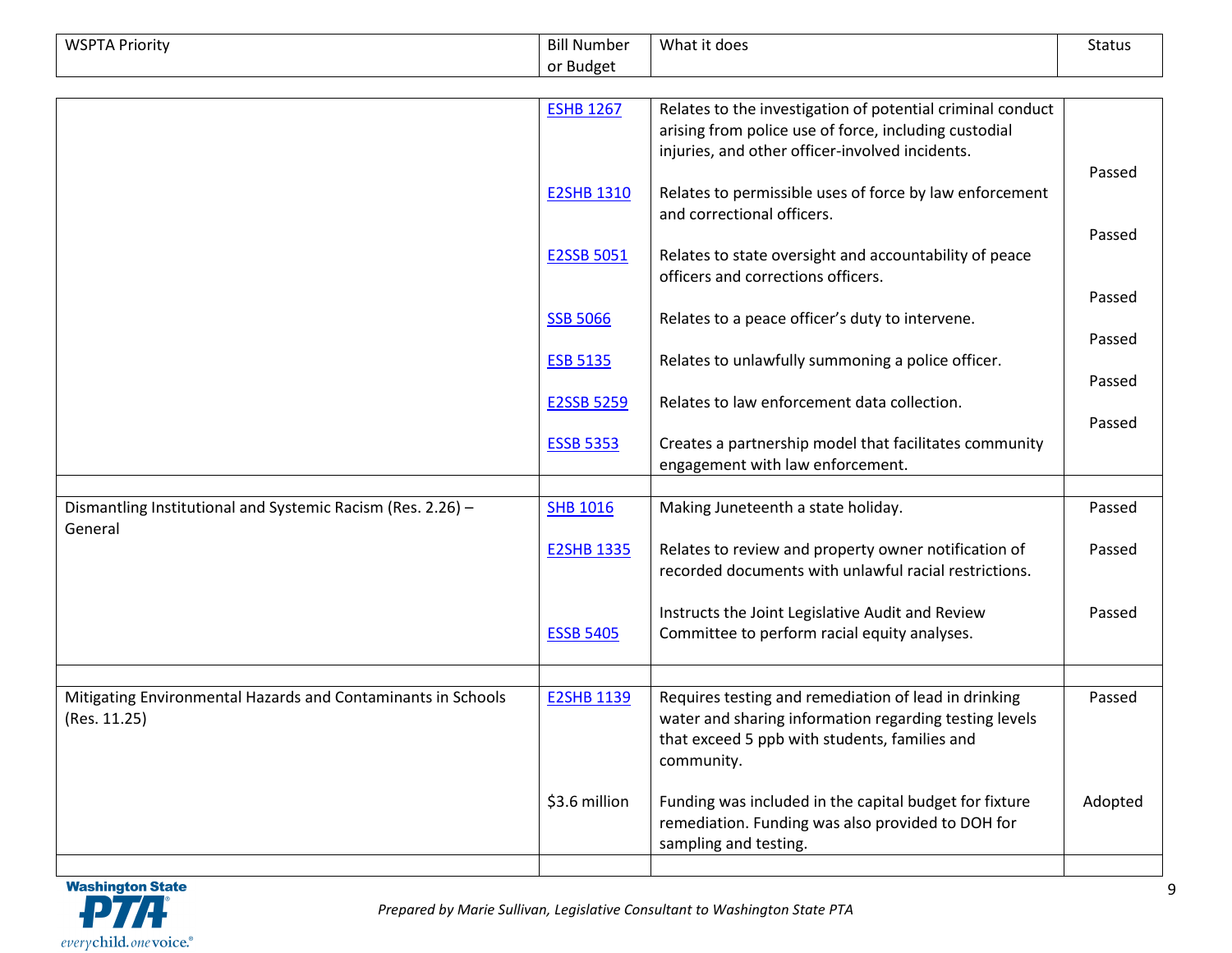| <b>WSPTA Priority</b>                                                                                    | <b>Bill Number</b> | What it does                                                                                                                                                                                                                                                                       | <b>Status</b> |
|----------------------------------------------------------------------------------------------------------|--------------------|------------------------------------------------------------------------------------------------------------------------------------------------------------------------------------------------------------------------------------------------------------------------------------|---------------|
|                                                                                                          | or Budget          |                                                                                                                                                                                                                                                                                    |               |
|                                                                                                          |                    |                                                                                                                                                                                                                                                                                    |               |
| School Nutrition (Res. 11.29)                                                                            | <b>EHB 1342</b>    | Eliminates lunch co-pays for students in grades K-12 who<br>are eligible for reduced price lunches. (expanded beyond<br>grades K-3). \$8.9 million provided, ongoing impact.                                                                                                       | Passed        |
|                                                                                                          | \$14.2 million     | Emergency food reimbursements, one-time (federal).                                                                                                                                                                                                                                 | Adopted       |
|                                                                                                          | \$4 million        | One-time funding for grants for supplies, equipment,<br>staffing, and services to increase access to summer<br>meals and safe school meals in the 2021-22 school year<br>and summer prior to the start of the school year.                                                         | Adopted       |
| Student Assessment and Testing (Res. 18.13)                                                              | <b>EHB 1121</b>    | Grants the State Board of Education the authority to<br>waive graduation credits and pathways during times of<br>local, state, and national emergencies under certain<br>conditions.                                                                                               | Passed        |
|                                                                                                          |                    |                                                                                                                                                                                                                                                                                    |               |
| High School Graduation, College Preparation and Access (Res.<br>18.19)                                   | SB 5299            | Allows the use of computer science credits as the third<br>math or science credit required for graduation, starting<br>in the 2022-23 school year.                                                                                                                                 | Passed        |
|                                                                                                          |                    |                                                                                                                                                                                                                                                                                    |               |
| Increasing Access and Affordability for Post-Secondary/Higher<br>Education and Certificates (Res. 18.33) | <b>SHB 1302</b>    | Makes 9 <sup>th</sup> graders eligible to earn College in the High<br>School credits, makes changes to CIHS descriptions in<br>course catalogues and references to credits.                                                                                                        | Passed        |
|                                                                                                          | <b>ESSB 5321</b>   | Eliminates the requirement for students to sign a pledge<br>and requires eligible students to be automatically<br>enrolled in the College Bound Scholarship.                                                                                                                       | Passed        |
|                                                                                                          |                    |                                                                                                                                                                                                                                                                                    |               |
| Improving Access and Outcomes in Special Education (Res. 18.40)                                          | \$12 million       | Funding is provided to support professional<br>development in inclusionary practices for teachers.                                                                                                                                                                                 | Adopted       |
|                                                                                                          | \$17 million       | Funding is provided for transitional services to students<br>with disabilities who turned 21 in the 2019-20 or 2020-<br>21 school years but did not graduate with a regular<br>diploma and need recovery services on or after July 1,<br>2021, as determined by the student's IEP. |               |